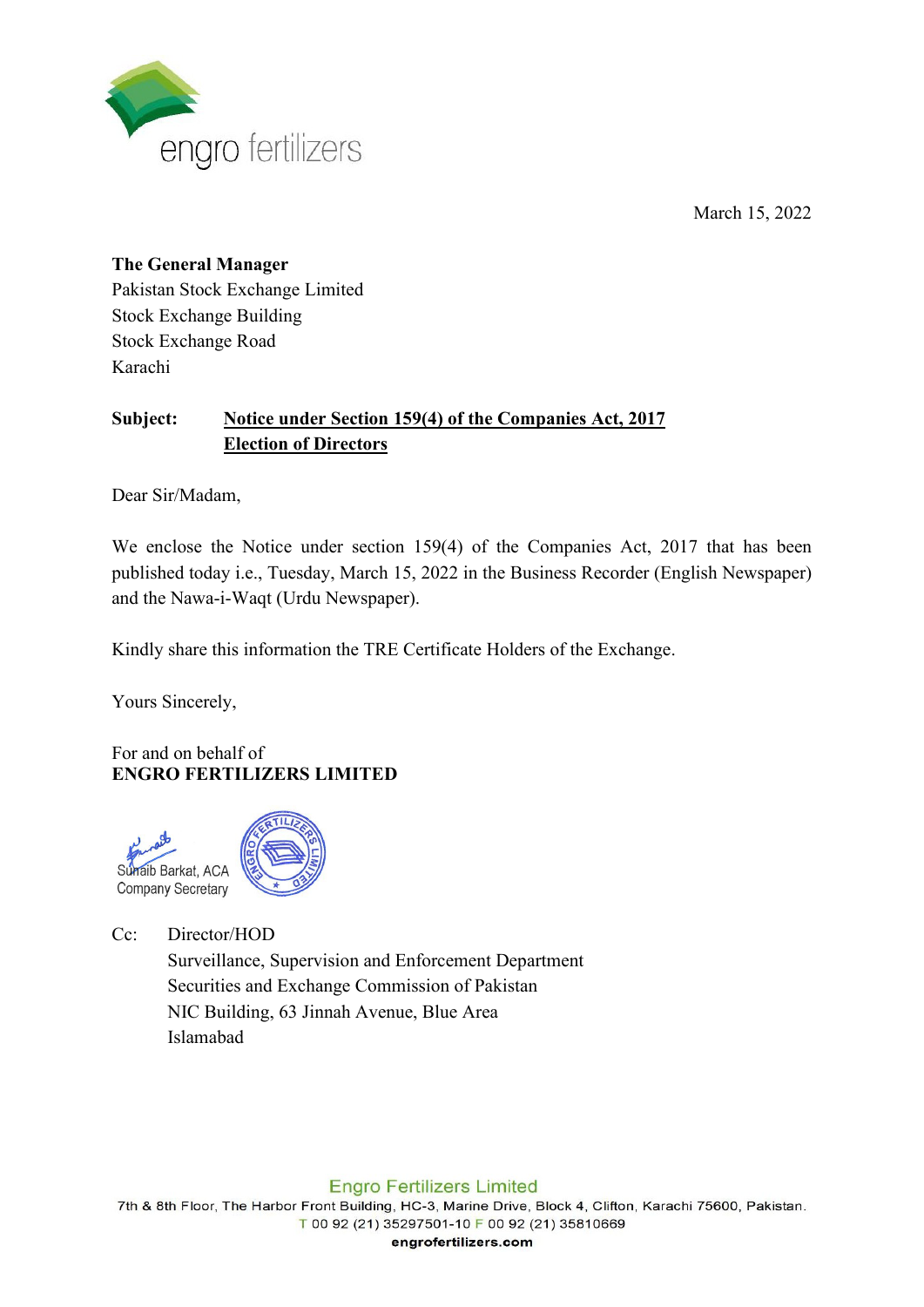

### ELECTION OF DIRECTORS

#### Notice under Section 159(4) of the Companies Act, 2017

Pursuant to Section 159 (4) of the Companies Act, 2017, Members are hereby notified that the following persons have filed with the Company notice of their intention to offer themselves for election as Directors of the Company at the 13th Annual General Meeting of the Company scheduled to be held on Tuesday, March 22, 2022 at 10:00 a.m. at Karachi School of Business and Leadership (KSBL), National Stadium Road, Opp. Liaquat National Hospital, Karachi – 74800 at which meeting seven (7) Directors are to be elected:

- 1. Mr. Ghias Khan
- 2. Mr. Javed Akbar
- 3. Mr. Khawaja Bilal Hussain
- 4. Mr. Ismail Mahmud
- 5. Dr. Shamshad Akhtar
- 6. Mr. Asad Said Jafar<br>7 Mr. Asim Murtaza K
- 7. Mr. Asim Murtaza Khan

As the number of persons who have offered themselves for election is not more than the number of Directors fixed by the Board of Directors under Section 159 (1) of the Companies Act, 2017, the above-named candidates shall be deemed to have been elected at the said Annual General Meeting.

Karachi March 15, 2022

#### SUNAIB BARKAT, ACA

Company Secretary